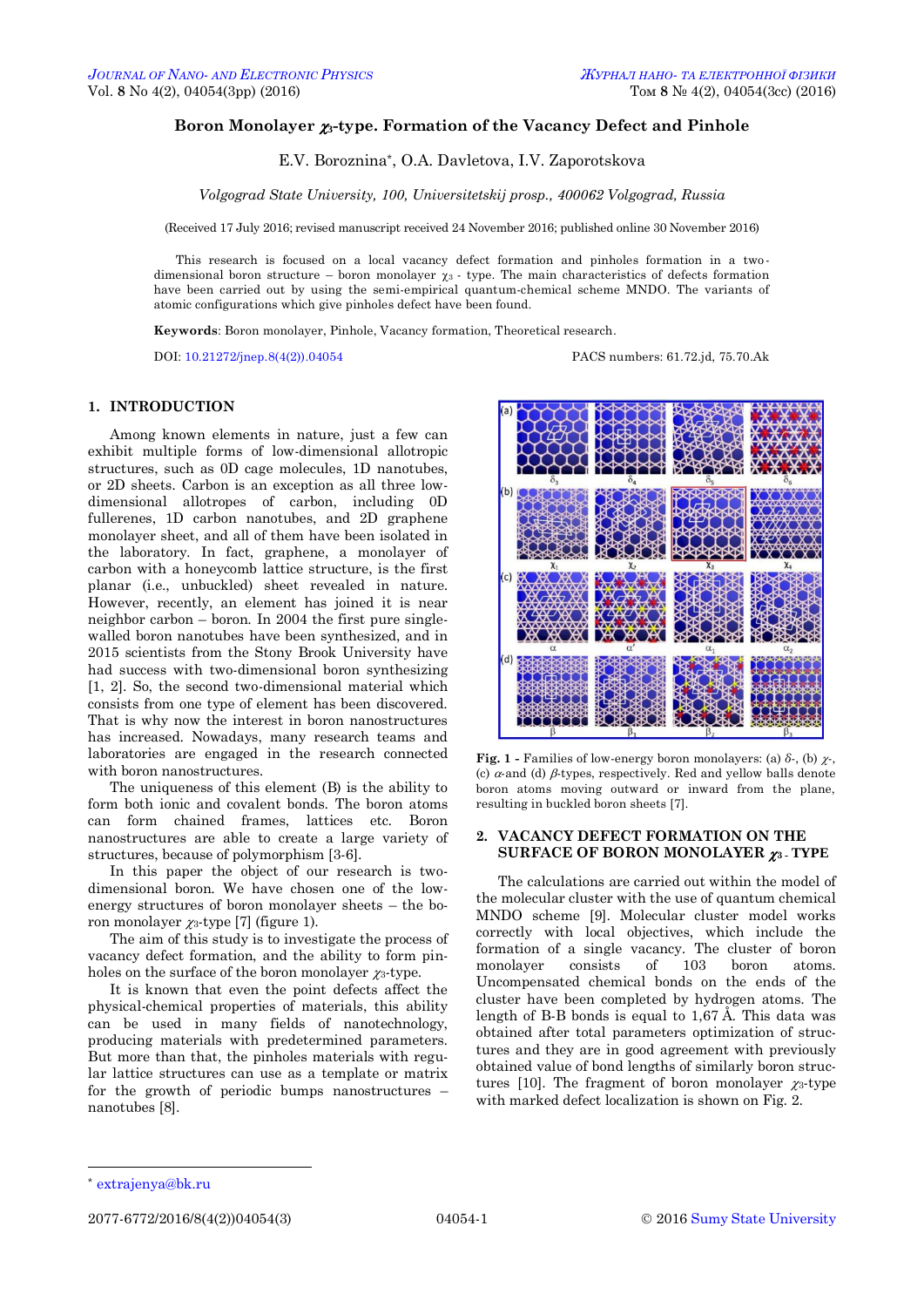E.V. BOROZNINA, O.A. DAVLETOVA, I.V. ZAPOROTSKOVA *J. NANO- ELECTRON. PHYS.* **[8](#page-0-2)**, [04054](#page-0-2) [\(2016\)](#page-0-2)



**Fig.** 2 – The fragment of boron monolayer  $\chi_3$ -type. Circle indicates the location of future vacancy

To model the process of vacancy formation, a central B-atom has been moved from the surface of boron monolayer along the perpendicular to it with a step of 0,1 Å until the moment of separation.The geometry of boron structure has been optimized at each iteration.

As a result, we obtained a potential energy profile of the vacancy formation process shown in Fig. 3. It is the functional relationship between the potential energy of boron monolayer and the distance "boron monolayer break-out atom B" (Fig. 3).



**Fig. 3 –** Energy curve for vacancy formation process for boron monolayer  $\chi_3$ -type

Energy of defect formation has been calculated by the formula (1):

$$
E_d = E_m - (E_v + E_B), \tag{1}
$$

*Е<sup>d</sup>* – energy of defect formation,

 $E_m$  – energy of ideal boron monolayer  $\chi_3$  – type,

 $E_v$  – energy of boron monolayer  $\chi_3$  – type with vacancy,  $E_B$  – energy of single boron atom.

The energy of vacancy defect formation is equal to about 14, 9 eV.

The analysis of parameters optimization during the vacancy formation process has been carried out. It showed that B-B bonds have been broken when the atom B located on the 0,7Å above the monolayer. After this, the adjacent atoms which surround the vacancy, started to displace the vacancy direction. Intermolecular interaction between boron monolayer surface and boron atom have completely disappeared at a distance of about 2,6 Å from the surface of boron monolayer to boron atom. So, the structure with vacancy has stayed planar but with restructured B-B bonds near defect localization. We can see instead of removed atom B two irregular pentagons which are shown on Fig. 4.



**Fig. 4** – Fragment of boron monolayer  $\chi_3$  – type with vacancy defect: а) without parameters optimization, b) after parameters optimization

### **3. PINHOLE FORMATION ON THE SURFACE OF BORON MONOLAYER <sup>3</sup> – TYPE**

Next step of our research was to study pinholes formation on the boron monolayer surface. To understand what case to give us surface defect which we could call a pinhole we considered four variant of boron atom configurations which have been removed from the boron surface:

1. two boron atoms have been removed from the boron surface. The number of B-B bonds connecting the atoms is six;

2. two boron atoms have been removed from the boron surface. The number of B-B bonds connecting the atoms is seven;

3. three boron atoms have been removed from the boron surface;

4. four boron atoms have been removed from the boron surface.

All considered variants are shown in figure 5.



**Fig. 5 –** Configurations of boron atoms which have been removed from the boron surface: a) variant 1; b) variant 2; c) variant 3; d) variant 4

The model of the process of pinhole formation was analogical to vacancy formation. Configuration of boron atoms have been moved from the surface of boron monolayer along the perpendicular to it with a step of  $0,1$  Å until the moment of separation. So, when the first atoms configuration variant has been moved to a distance where the interaction forces between surface and boron atoms are inessential and after full parameters optimization; we can see an irregular circle which has minimum and maximum diameters 5,40 Å and 6,17 Å respectively (Fig. 6b). This hole can be called a "pinhole" or "pore" because the parameters of it are almost two times bigger than the diameter of monolay-